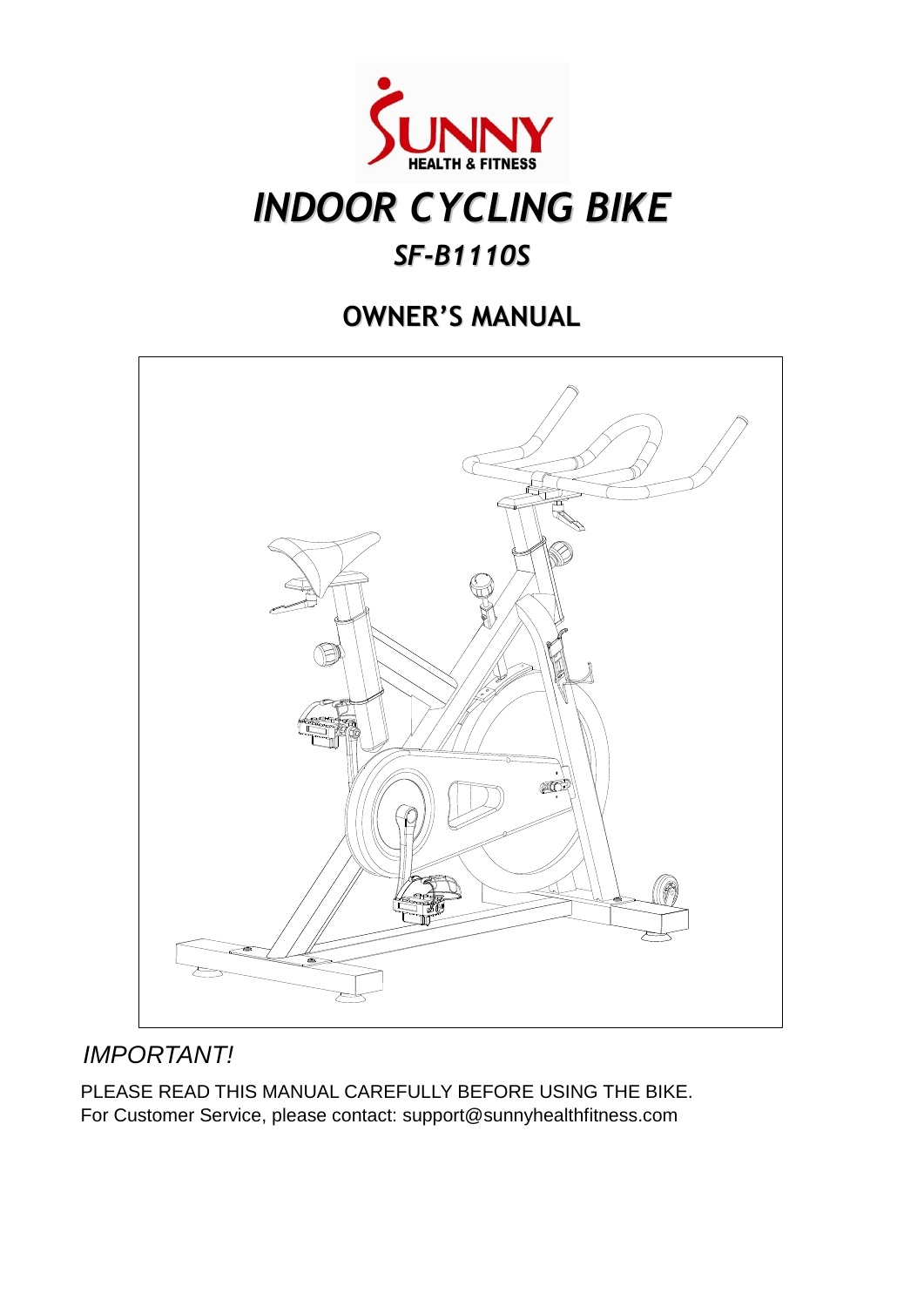# **IMPORTANT SAFETY INFORMATION**

We thank you for choosing our product. To ensure your safety and health, please use this equipment correctly. It is important to read this entire manual before assembling and using the equipment. Safe and effective use can only be achieved if the equipment is assembled, maintained and used properly. It is your responsibility to ensure that all users of the equipment are informed of all warnings and precautions.

- 1. Before starting any exercise program you should consult your physician to determine if you have any medical or physical conditions that could put your health and safety at risk, or prevent you from using the equipment properly. Your physician's advice is essential if you are taking medication that affects your heart rate, blood pressure or cholesterol level.
- 2. Be aware of your body's signals. Incorrect or excessive exercise can damage your health. Stop exercising if you experience any of the following symptoms: pain, tightness in your chest, irregular heartbeat, and extreme shortness of breath, lightheadedness, dizziness or feelings of nausea. If you do experience any of these conditions, you should consult your physician before continuing with your exercise program.
- 3. Keep children and pets away from the equipment. The equipment is designed for adult use only.
- 4. Use the equipment on a solid, flat level surface with a protective cover for your floor or carpet. To ensure safety, the equipment should have at least 2 feet of free space all around it.
- 5. Ensure that all nuts and bolts are securely tightened before using the equipment. The safety of the equipment can only be maintained if it is regularly examined for damage and/or ware and tear.
- 6. Always use the equipment as indicated. If you find any defective components while assembling or checking the equipment, or if you hear any unusual noises coming from the equipment during exercise, stop using the equipment immediately and don't use the equipment until the problem has been rectified.
- 7. Wear suitable clothing while using the equipment. Avoid wearing loose clothing that may become entangled in the equipment
- 8. The maximum weight capacity of this unit is 265 pounds.
- 9. The equipment is not suitable for therapeutic use.
- 10.You must take care of yourself when lifting and moving the equipment so as not to injure your back. Always use proper lifting technique and seek assistance if necessary.
- 11.This equipment is designed for indoor and home use only, it is not intended for commercial use.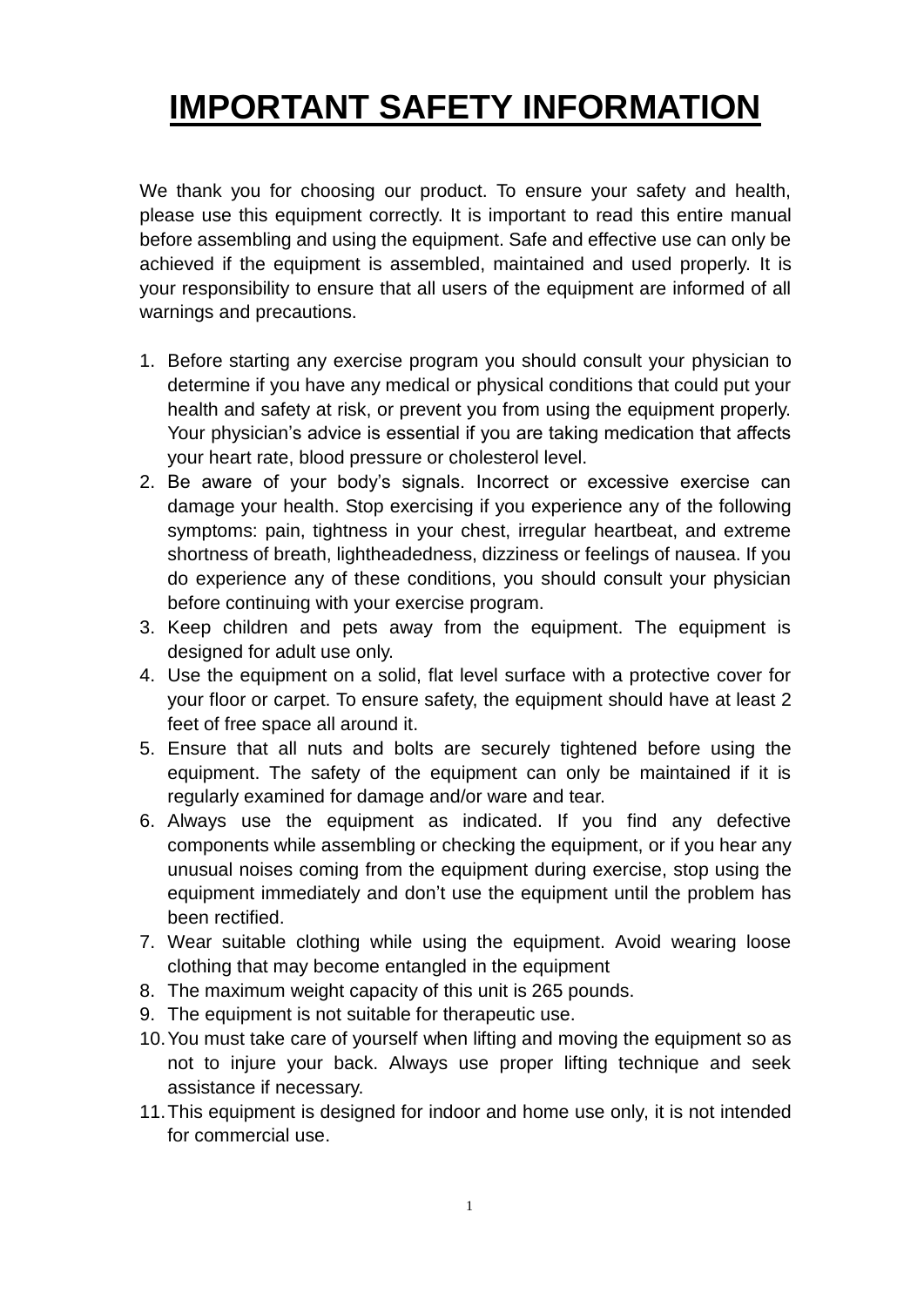# **EXPLODED VIEW**

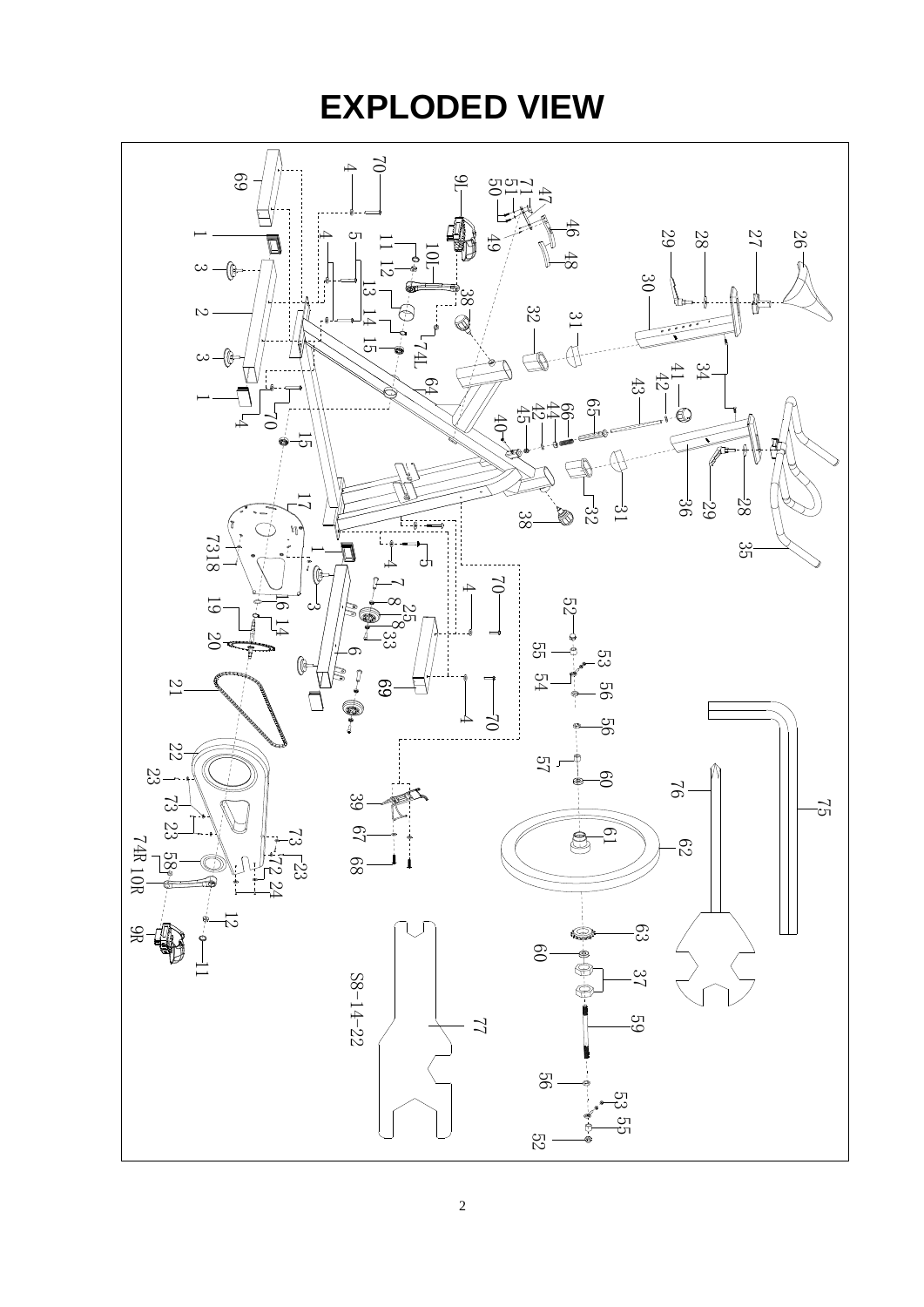# **PARTS LIST**

| <b>NO</b>      | <b>DESCRIPTION</b>                | <b>QTY</b>              | <b>NO</b> | <b>DESCRIPTION</b>                  | QT                      |
|----------------|-----------------------------------|-------------------------|-----------|-------------------------------------|-------------------------|
| $\mathbf{1}$   | End cap F80*40                    | 4                       | 40        | Screw M6*12* $\Phi$ 12              | 1                       |
| $\overline{2}$ | Rear stabilizer                   | 1                       | 41        | Knob M10                            | 1                       |
| 3              | Foot pad                          | $\overline{\mathbf{4}}$ | 42        | Nut M10                             | $\overline{\mathbf{c}}$ |
| 4              | Washer d8* $\varphi$ 16*1.5       | 8                       | 43        | Brake rod $\phi$ 10*210             | 1                       |
| 5              | Screw M8*55                       | 4                       | 44        | Square nut                          | 1                       |
| 6              | Front stabilizer                  | $\mathbf{1}$            | 45        | Nut M6*H14*S10                      | 1                       |
| $\overline{7}$ | Screw Ф7.8*30*M6*15*S5            | $\overline{2}$          | 46        | Brake board t7*138.3*28             | 1                       |
| 8              | Bearing ABEC-5 φ8                 | 4                       | 47        | Spring piece t1.5*110*15.5          | 1                       |
| 9L/R           | Pedal                             | $\overline{2}$          | 48        | Woolen felt                         | 1                       |
| 10L/R          | Crank                             | $\overline{2}$          | 49        | Screw M5*10*φ8.5                    | $\overline{a}$          |
| 11             | End cap                           | $\overline{2}$          | 50        | Bolt M6*10*S10                      | $\overline{a}$          |
| 12             | Nut M10*1.25                      | $\overline{2}$          | 51        | Washer d6* $\phi$ 12*1.2            | $\overline{2}$          |
| 13             | Cover for middle axle             | 1                       | 52        | Nut M12*1                           | $\overline{c}$          |
| 14             | Jump ring<br>d20                  | $\overline{2}$          | 53        | Nut M6                              | 4                       |
| 15             | Bearing 6004-2RS                  | $\overline{2}$          | 54        | Adjusting screw<br>M6*60*φ12*5      | $\overline{2}$          |
| 16             | Wave washer d20* \$25*0.3         | 1                       | 55        | Spacer φ18*φ12.2*6                  | $\overline{c}$          |
| 17             | Inner chain cover                 | 1                       | 56        | Nut M12*1                           | 3                       |
| 18             | <b>Screw ST4.8*16</b>             | $\overline{2}$          | 57        | Spacer $\Phi$ 18* $\Phi$ 12.1*9     | 1                       |
| 19             | Middle axle $\Phi$ 20*190         | 1                       | 58        | Crank cover                         | $\overline{\mathbf{1}}$ |
| 20             | Chain wheel $\varphi$ 225*2.5*Z52 | 1                       | 59        | Inertia axle $\varphi$ 12*162       | 1                       |
| 21             | Drive chain 1/2*1/8*104           | 1                       | 60        | Bearing 6001-RS                     | $\overline{c}$          |
| 22             | Outer chain cover                 | 1                       | 61        | <b>Bushing</b>                      | 1                       |
| 23             | <b>Screw ST4.2*13</b>             | 5                       | 62        | Flywheel                            | $\mathbf 1$             |
| 24             | Screw M6*10                       | $\overline{2}$          | 63        | Chain wheel                         | 1                       |
| 25             | Pulley φ71*φ19*24                 | $\overline{2}$          | 64        | Main frame                          | 1                       |
| 26             | Saddle                            | 1                       | 65        | Spacer 20*20*75                     | 1                       |
| 27             | Saddle column                     | 1                       | 66        | Spring $\Phi$ 2.0* $\Phi$ 15*54*N12 | 1                       |
| 28             | Washer d10* <sub>040</sub> *4     | $\overline{2}$          | 67        | Washer<br>$d5^* \phi 10^*1$         | $\overline{2}$          |
| 29             | L shape knob M10*25               | $\overline{2}$          | 68        | Screw M5*16                         | $\overline{c}$          |
| 30             | Saddle post                       | 1                       | 69        | Shipping tube                       | $\overline{c}$          |
| 31             | End cap PT70*30                   | $\overline{2}$          | 70        | M8*20<br>Screw                      | 4                       |
| 32             | Bushing PT80*40*L175              | $\overline{2}$          | 71        | Rubber pad 44*25*3                  | 1                       |
| 33             | Screw M6*12*S5                    | $\overline{2}$          | 72        | Washer d6* $\phi$ 16*1.2            | $\overline{c}$          |
| 34             | Screw M5*10                       | $\overline{2}$          | 73        | Washer d5* $\phi$ 10*1              | 7                       |
| 35             | Handle bar                        | 1                       | 74L/R     | Nylon nut 9/16*20*H8*S22            | $\overline{c}$          |
| 36             | Handlebar post                    | 1                       | 75        | Allen wrench S6                     | 1                       |
| 37             | <b>Nut</b>                        | $\overline{2}$          | 76        | Spanner S13-14-15                   | 1                       |
| 38             | Knob M16*1.5*27                   | $\overline{2}$          | 77        | Spanner S8-14-22                    | 1                       |
| 39             | Bottle holder                     | 1                       |           |                                     |                         |
|                |                                   |                         |           |                                     |                         |

| <b>NO</b>                | <b>DESCRIPTION</b>            | QTY            | <b>NO</b> | <b>DESCRIPTION</b>              | QTY            |
|--------------------------|-------------------------------|----------------|-----------|---------------------------------|----------------|
| $\mathbf 1$              | End cap F80*40                | 4              | 40        | Screw M6*12* $\Phi$ 12          | 1              |
| $\overline{2}$           | Rear stabilizer               | 1              | 41        | Knob M10                        | 1              |
| $\mathbf{3}$             | Foot pad                      | 4              | 42        | Nut M10                         | $\overline{2}$ |
| $\overline{\mathcal{A}}$ | Washer d8* $\varphi$ 16*1.5   | 8              | 43        | Brake rod $\varphi$ 10*210      | 1              |
| 5                        | Screw M8*55                   | 4              | 44        | Square nut                      | 1              |
| 6                        | Front stabilizer              | 1              | 45        | Nut M6*H14*S10                  | $\mathbf{1}$   |
| $\overline{7}$           | Screw Ф7.8*30*M6*15*S5        | $\overline{2}$ | 46        | Brake board t7*138.3*28         | 1              |
| 8                        | Bearing ABEC-5 φ8             | 4              | 47        | Spring piece t1.5*110*15.5      | 1              |
| JL/R                     | Pedal                         | $\overline{2}$ | 48        | Woolen felt                     | 1              |
| 0L/R                     | Crank                         | $\overline{2}$ | 49        | Screw M5*10*φ8.5                | $\overline{2}$ |
| 11                       | End cap                       | $\overline{2}$ | 50        | Bolt M6*10*S10                  | $\overline{2}$ |
| 12                       | Nut M10*1.25                  | $\overline{2}$ | 51        | Washer d6*q12*1.2               | $\overline{2}$ |
| 13                       | Cover for middle axle         | 1              | 52        | Nut M12*1                       | $\overline{2}$ |
| 14                       | Jump ring<br>d20              | $\overline{2}$ | 53        | Nut M6                          | 4              |
| 15                       | Bearing 6004-2RS              | $\overline{2}$ | 54        | Adjusting screw<br>M6*60*φ12*5  | $\overline{2}$ |
| 16                       | Wave washer d20* \$25*0.3     | 1              | 55        | Spacer φ18*φ12.2*6              | $\overline{2}$ |
| 17                       | Inner chain cover             | 1              | 56        | Nut M12*1                       | 3              |
| 18                       | Screw ST4.8*16                | $\overline{2}$ | 57        | Spacer $\Phi$ 18* $\Phi$ 12.1*9 | $\mathbf{1}$   |
| 19                       | Middle axle $\Phi$ 20*190     | 1              | 58        | Crank cover                     | $\mathbf{1}$   |
| 20                       | Chain wheel φ225*2.5*Z52      | 1              | 59        | Inertia axle $\varphi$ 12*162   | $\mathbf{1}$   |
| 21                       | Drive chain 1/2*1/8*104       | 1              | 60        | 6001-RS<br><b>Bearing</b>       | $\overline{2}$ |
| 22                       | Outer chain cover             | 1              | 61        | <b>Bushing</b>                  | 1              |
| 23                       | <b>Screw ST4.2*13</b>         | 5              | 62        | Flywheel                        | $\mathbf{1}$   |
| 24                       | M6*10<br><b>Screw</b>         | $\overline{2}$ | 63        | Chain wheel                     | $\mathbf{1}$   |
| 25                       | Pulley φ71*φ19*24             | $\overline{2}$ | 64        | Main frame                      | $\mathbf 1$    |
| 26                       | Saddle                        | 1              | 65        | Spacer 20*20*75                 | 1              |
| 27                       | Saddle column                 | 1              | 66        | Spring Φ2.0*Φ15*54*N12          | 1              |
| 28                       | Washer d10* <sub>040</sub> *4 | $\overline{2}$ | 67        | Washer d5* $\phi$ 10*1          | $\overline{2}$ |
| 29                       | L shape knob M10*25           | $\overline{2}$ | 68        | Screw M5*16                     | $\overline{2}$ |
| 30                       | Saddle post                   | 1              | 69        | Shipping tube                   | $\overline{2}$ |
| 31                       | End cap PT70*30               | $\overline{2}$ | 70        | Screw<br>M8*20                  | 4              |
| 32                       | Bushing PT80*40*L175          | $\overline{2}$ | 71        | Rubber pad 44*25*3              | $\mathbf{1}$   |
| 33                       | Screw M6*12*S5                | $\overline{2}$ | 72        | Washer d6* $\phi$ 16*1.2        | $\overline{2}$ |
| 34                       | Screw M5*10                   | $\overline{2}$ | 73        | Washer d5*o10*1                 | $\overline{7}$ |
| 35                       | Handle bar                    | 1              | 74L/R     | Nylon nut 9/16*20*H8*S22        | $\overline{2}$ |
| 36                       | Handlebar post                | 1              | 75        | Allen wrench S6                 | $\mathbf{1}$   |
| 37                       | <b>Nut</b>                    | $\overline{2}$ | 76        | Spanner S13-14-15               | $\mathbf{1}$   |
| 38                       | Knob M16*1.5*27               | $\overline{2}$ | 77        | Spanner S8-14-22                | $\mathbf{1}$   |
| 39                       | Bottle holder                 | 1              |           |                                 |                |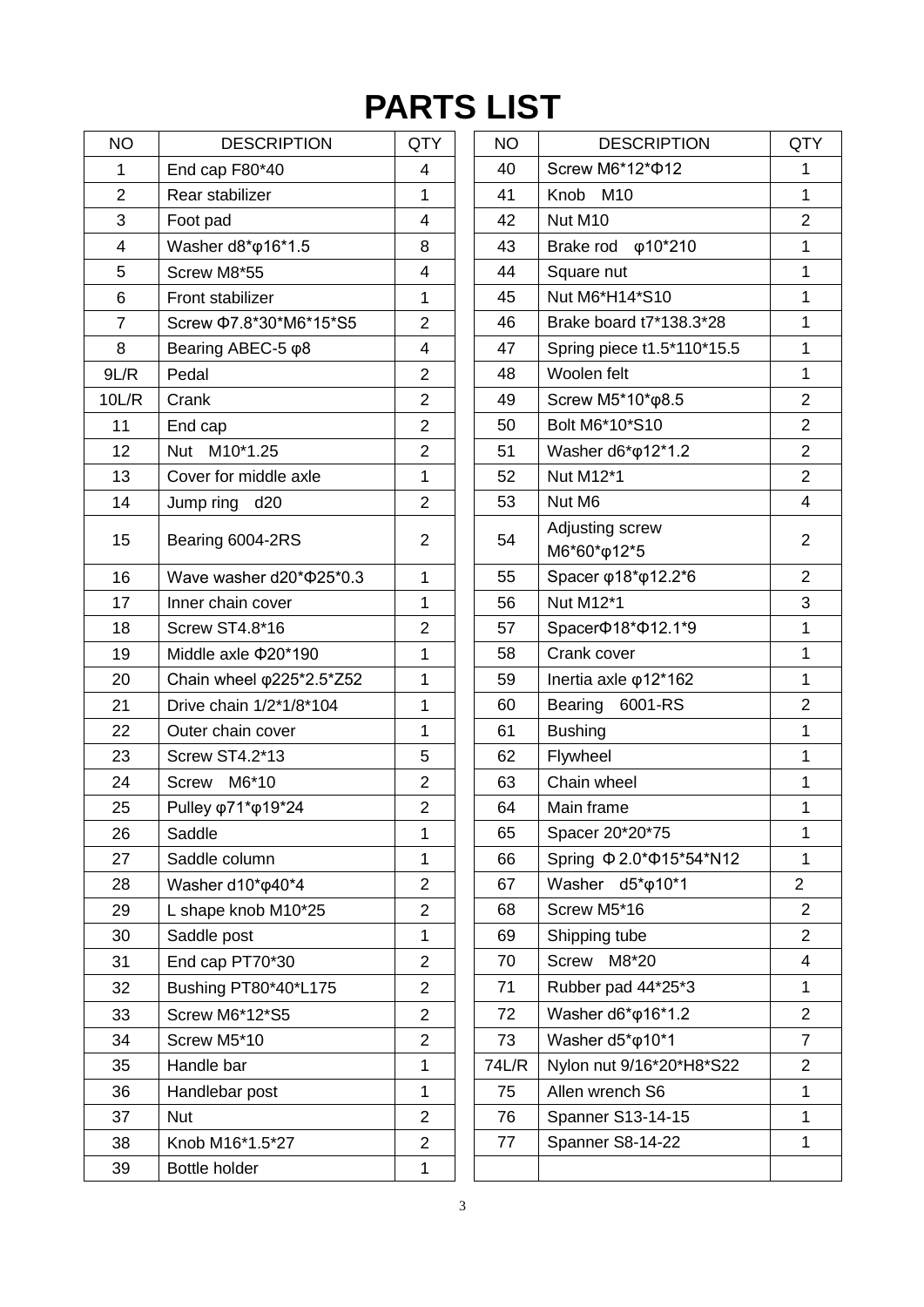## **HARDWARE PACKAGE**

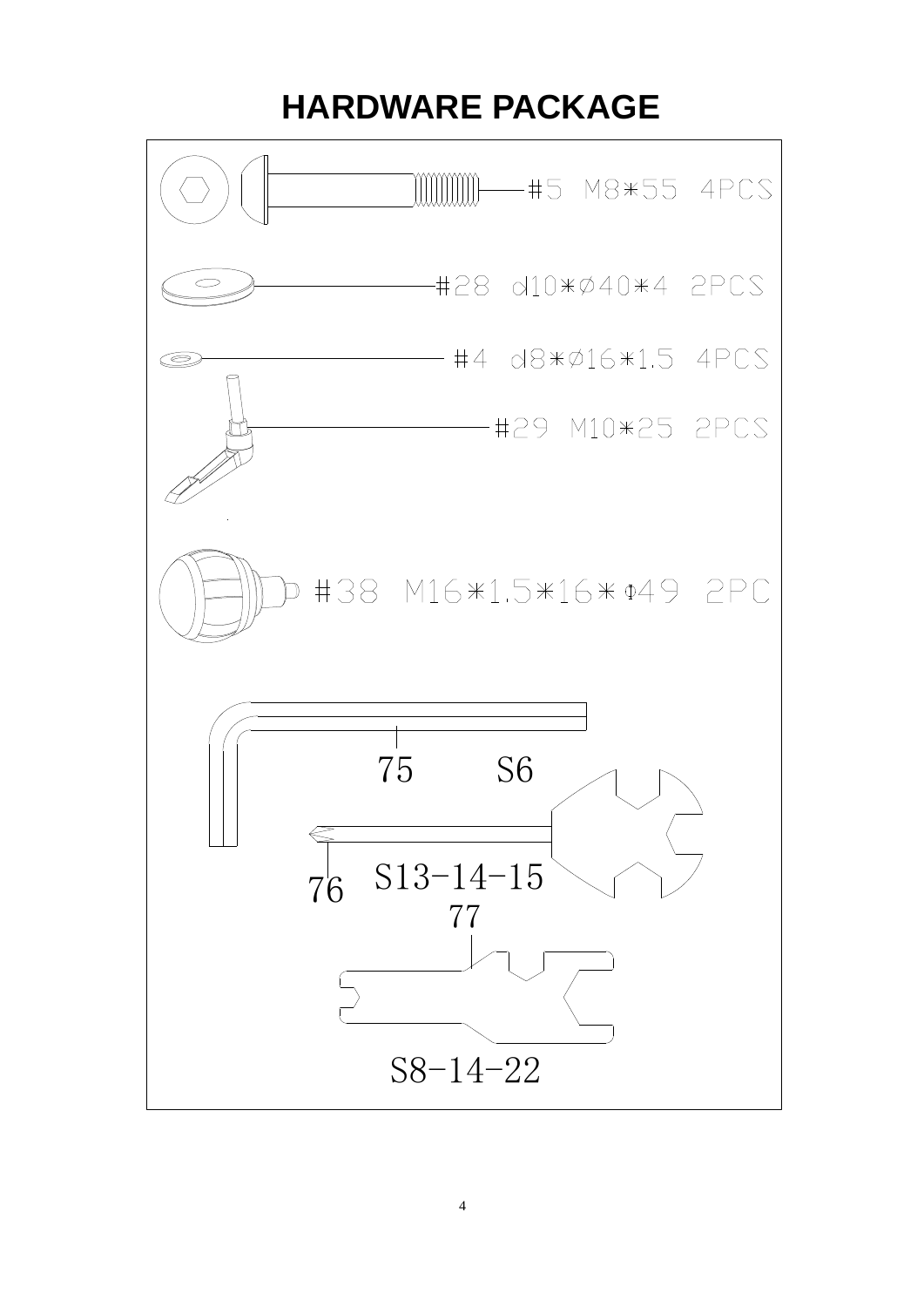# **ASSEMBLY INSTRUCTIONS**

### **STEP 1:**



A: Remove the shipping tubes (69) from main frame (64) by unscrewing the screws (70) and washers (4) with Allen wrench (75).

B: You can save these parts for future packaging and transportation of the bike if desired. {screws (70), washers (4), the shipping tube (69) }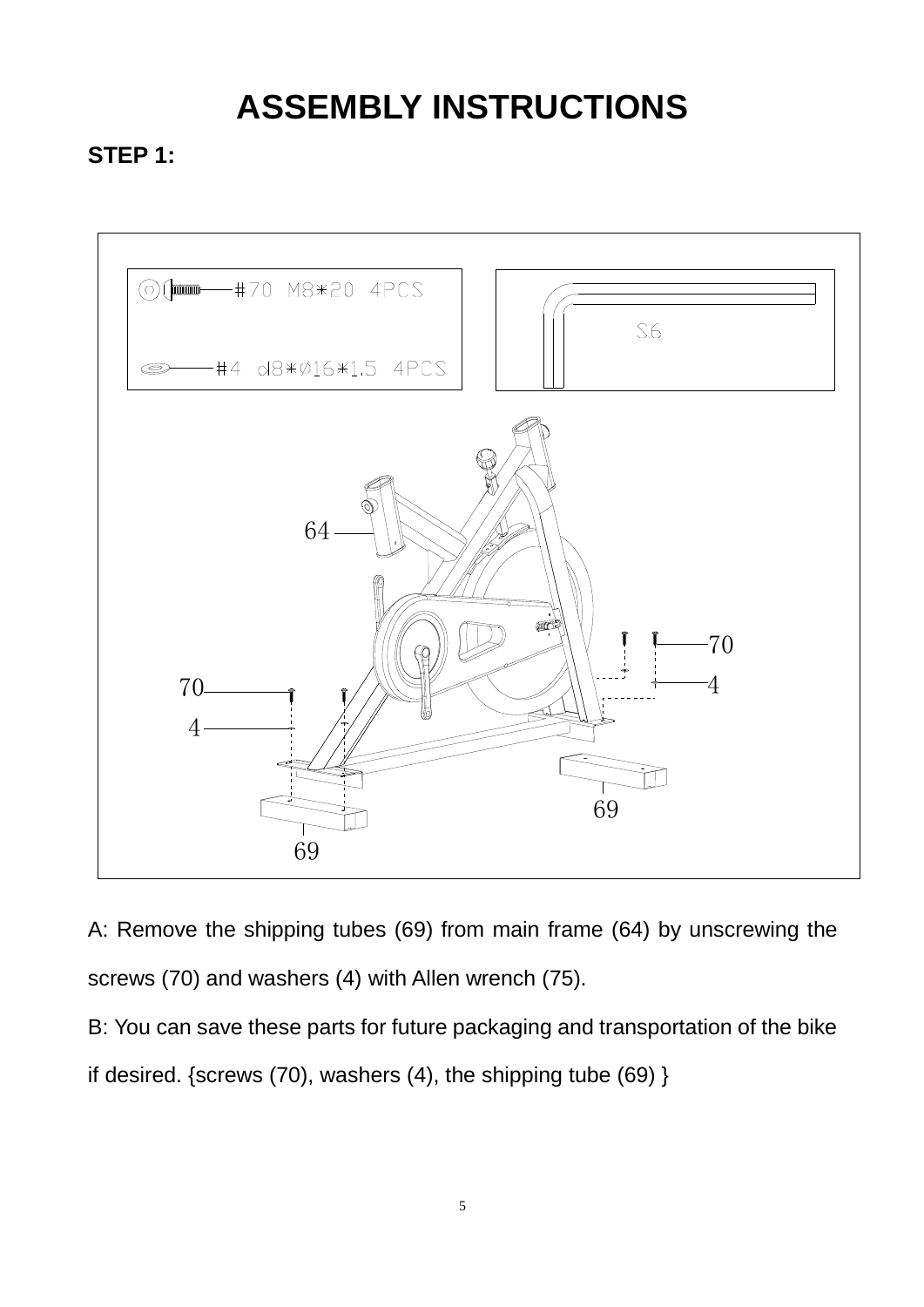### **STEP 2:**



Attach the front stabilizer (6) and rear stabilizer (2) to main frame (64), secure each of them together using two hex screws (5) and washers (4).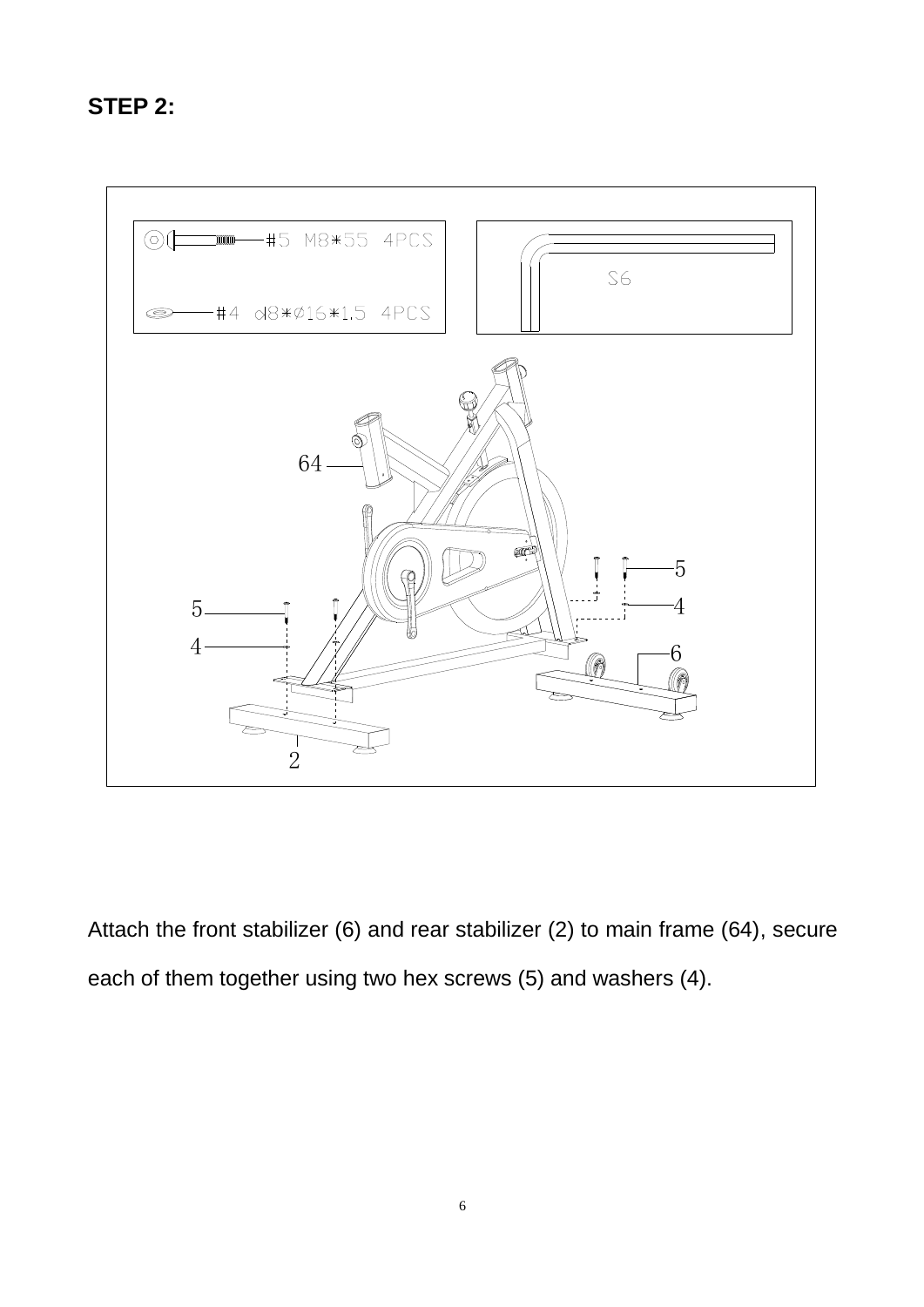### **STEP 3:**



A. Insert the saddle post (30) into the main frame (64) fixing with knob (38).

B. Secure the saddle column (27) onto the saddle post (30) using the L shape knob (29) and washer (28).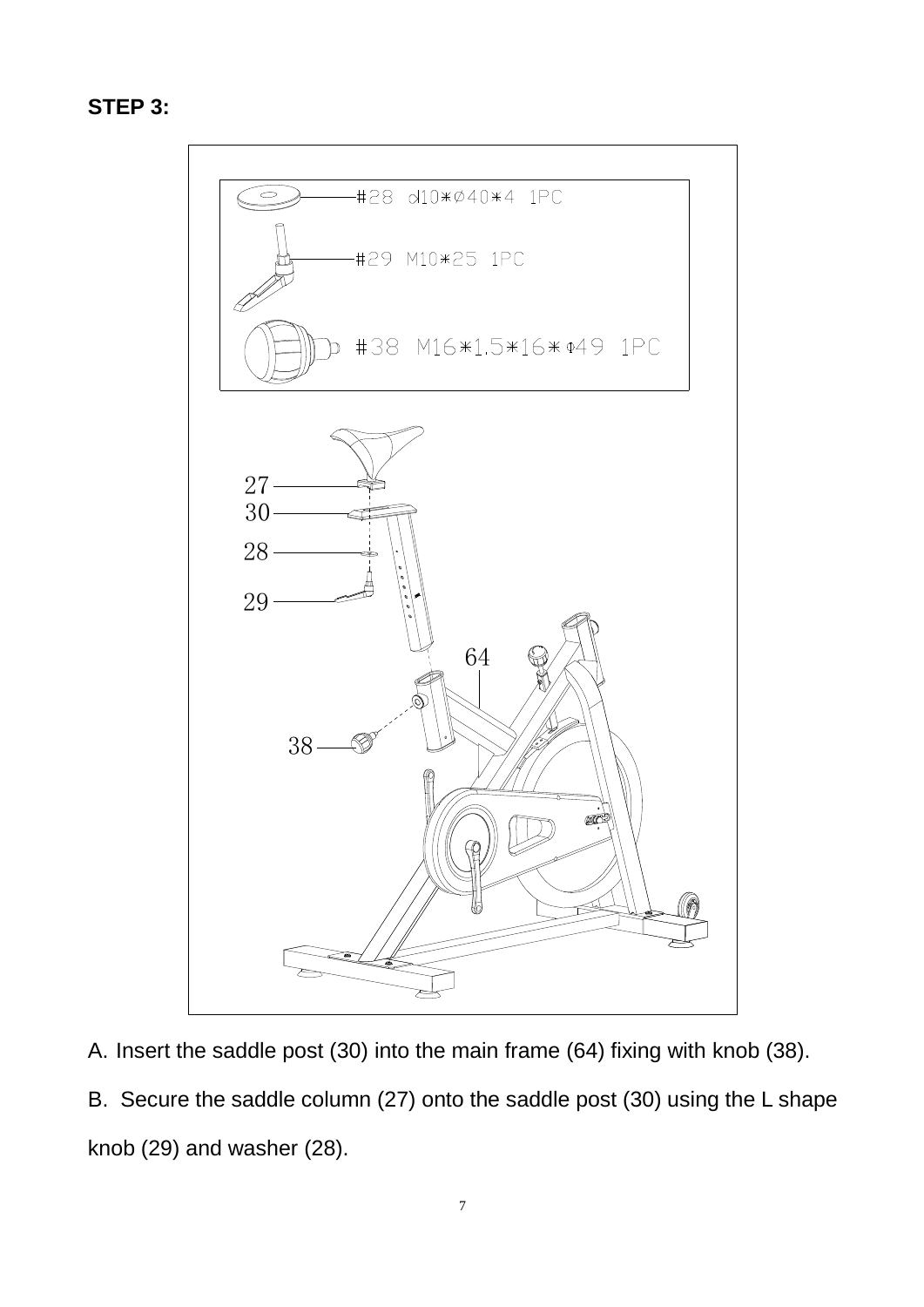```
STEP 4:
```


A. Insert the handlebar post (36) into the main frame (64) fixing with knob (38). B. Secure the handle bar (35) onto the handle bar post (36) using the L shape knob (29) and washer (28).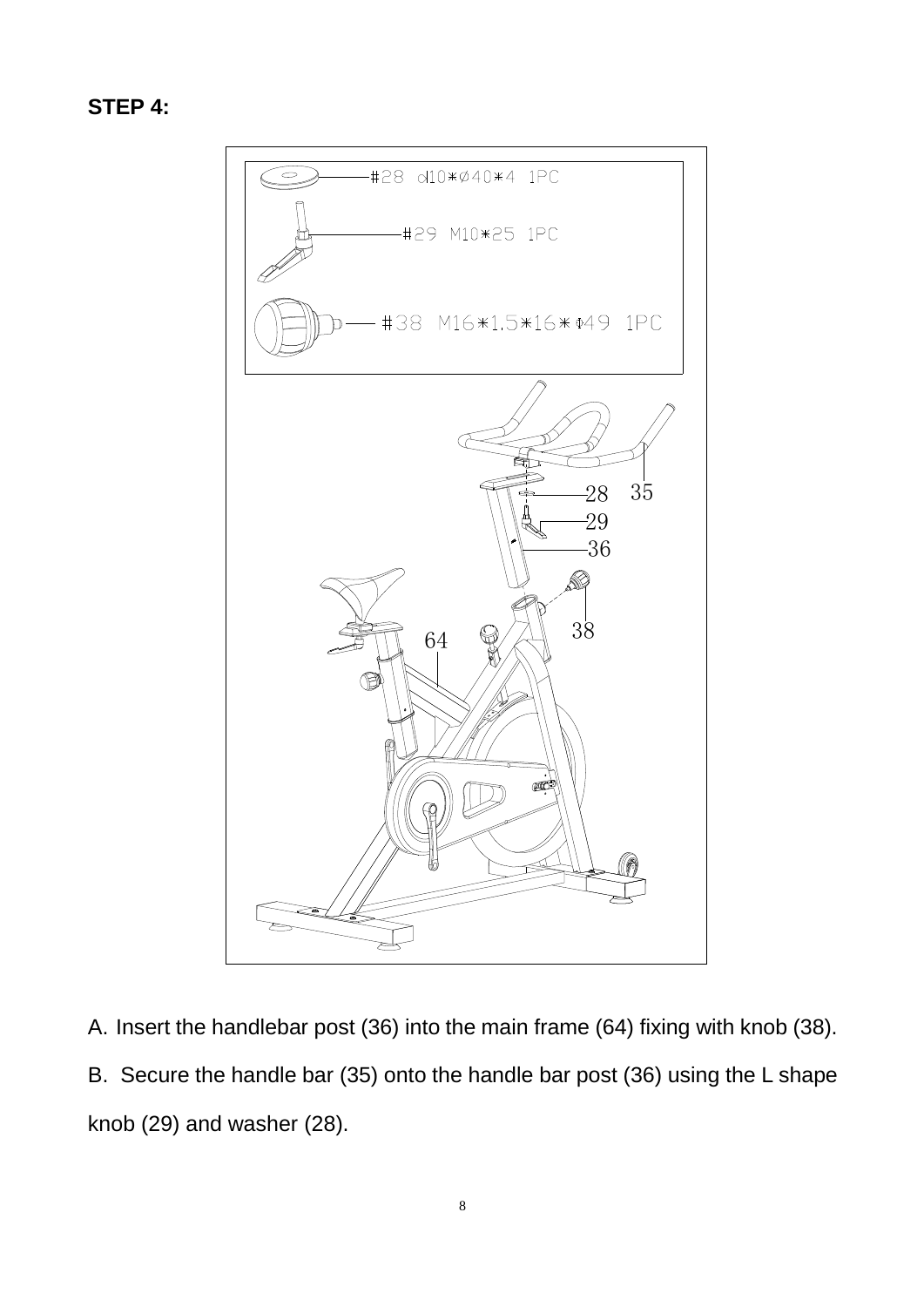**STEP 5:**



#### **IMPORTANT! Read instructions carefully, failure to do so may cause permanent damage to your bike.**

A. Remove the two nylon nuts (74L/R) located on the pedals (9L/R). Screw the left pedal (9L) COUNTER-CLOCKWISE into the crank shaft (10L). Once properly screwed into the place, use the spanner (76) to hold the bolt of the pedal and screw the nylon nut (74L) CLOCKWISE to the thread end of the left pedal (9L) securely with spanner (77). Screw the right pedal (9R) CLOCKWISE into the crank shaft (10R). Once properly screwed into the place, use the spanner (76) to hold the bolt of the pedal and screw the nylon nut (74R) COUNTER-CLOCKWISE to the thread end of the right pedal (9R) securely with spanner (77).

B. Remove the two screws (68) and two washers (67) located on the main frame (64). Then secure the bottle holder (39) to the main frame (64) using screws (68) and washers (67) that you had just previously removed.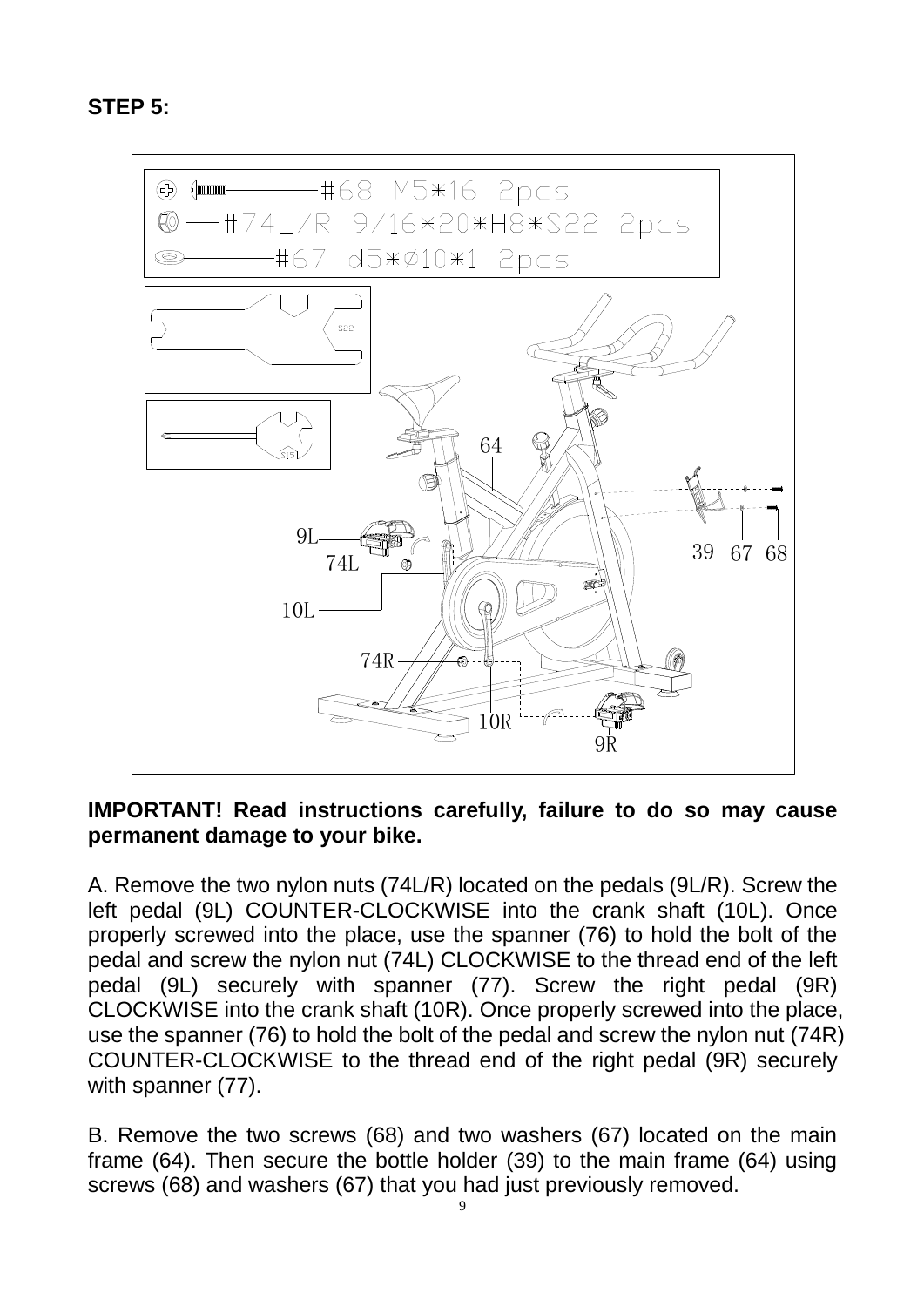### **OPERATION**

### **Leveling the bike**

This bike can be leveled to compensate for uneven surfaces. To level the bike, please raise or lower the four leveler feet located on the underside of the front and rear stabilizers. (Fig.1)



Fig.1

### **Resistance Adjustment**

Pedaling resistance is controlled by the tension control knob (Fig.2). To increase resistance, turn the tension control knob clockwise (+). To decrease resistance, turn the tension control knob counter-clockwise (-). Resistance adjustment can be easily made at any time. Emergency brake is also equipped in this machine, by pushing down the knob, you can stop the transmission immediately. (Fig.3)



Fig.2



Fig.3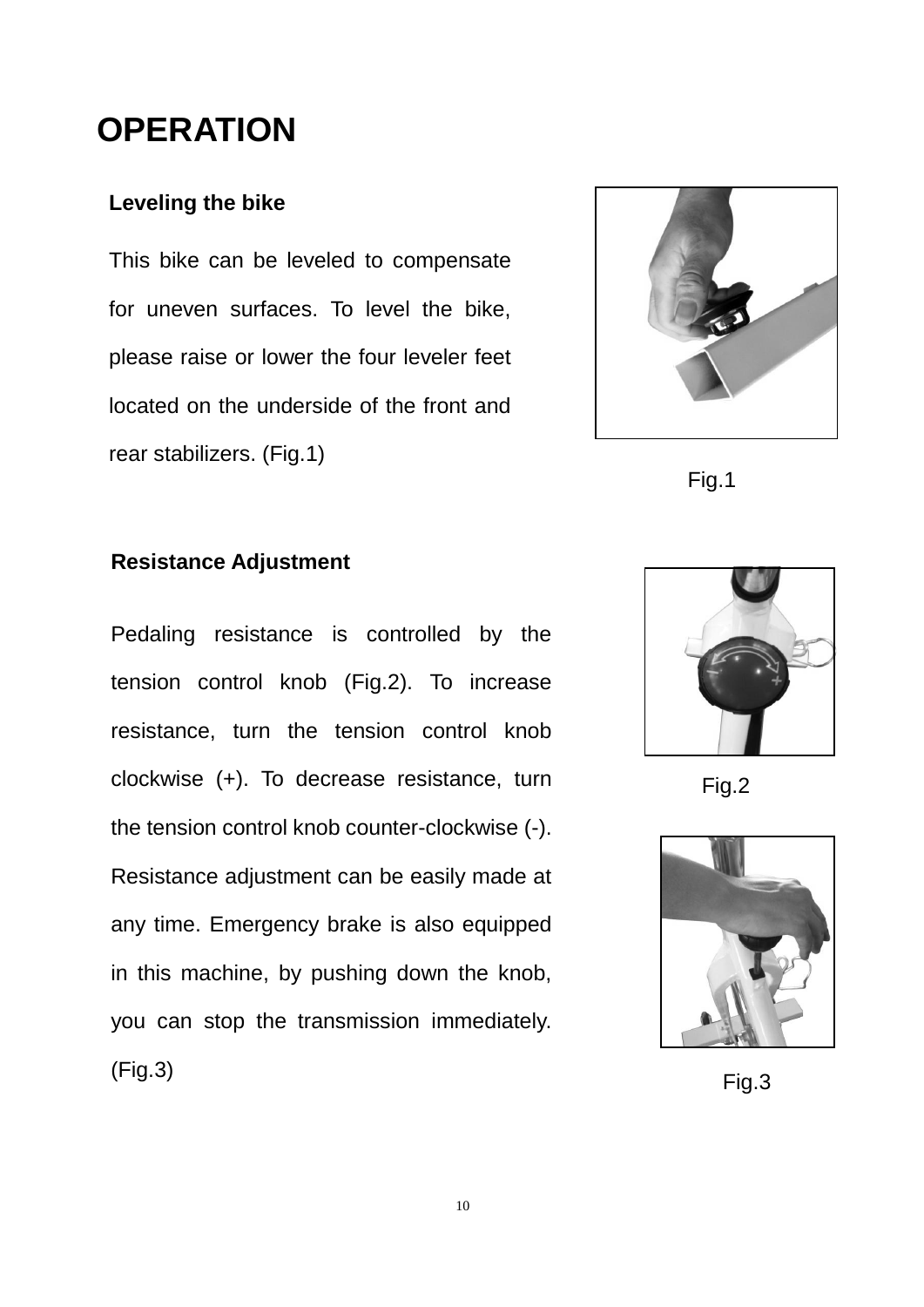#### **Seat Adjustment**

Appropriate seat height helps ensure your exercise efficiency, reduce the risk of injury and makes you feel more comfortable.

 $\frac{1}{2}$  $\mathcal{L}$  is  $\mathcal{L}$  position. Place  $\mathcal{L}$ Adjusting the seat forward or backward helps you work on different lower body muscle groups.

1. Place one pedal in the upward position. Place your foot in the toe clips, then get on the  $2.$  If  $\sigma$ . bike.

2. If your leg is bent too much, you should move the seat up. If your foot can not touch the pedal or your leg is too straight, you should move the seat down.

3. Dismount the bike. Loosen and pull the pop pin (Fig.4), then raise or lower the seat post to the desired position. Make sure the pop pin settles into the desired hole and then secure it post to the desired position. firmly.

4. Loosen the L shape knob (Fig.5), then move the seat forward or backward to the desired position. When the seat slider is in the desired position, secure the L shape knob clockwise firmly.



Fig.4



Fig.5

11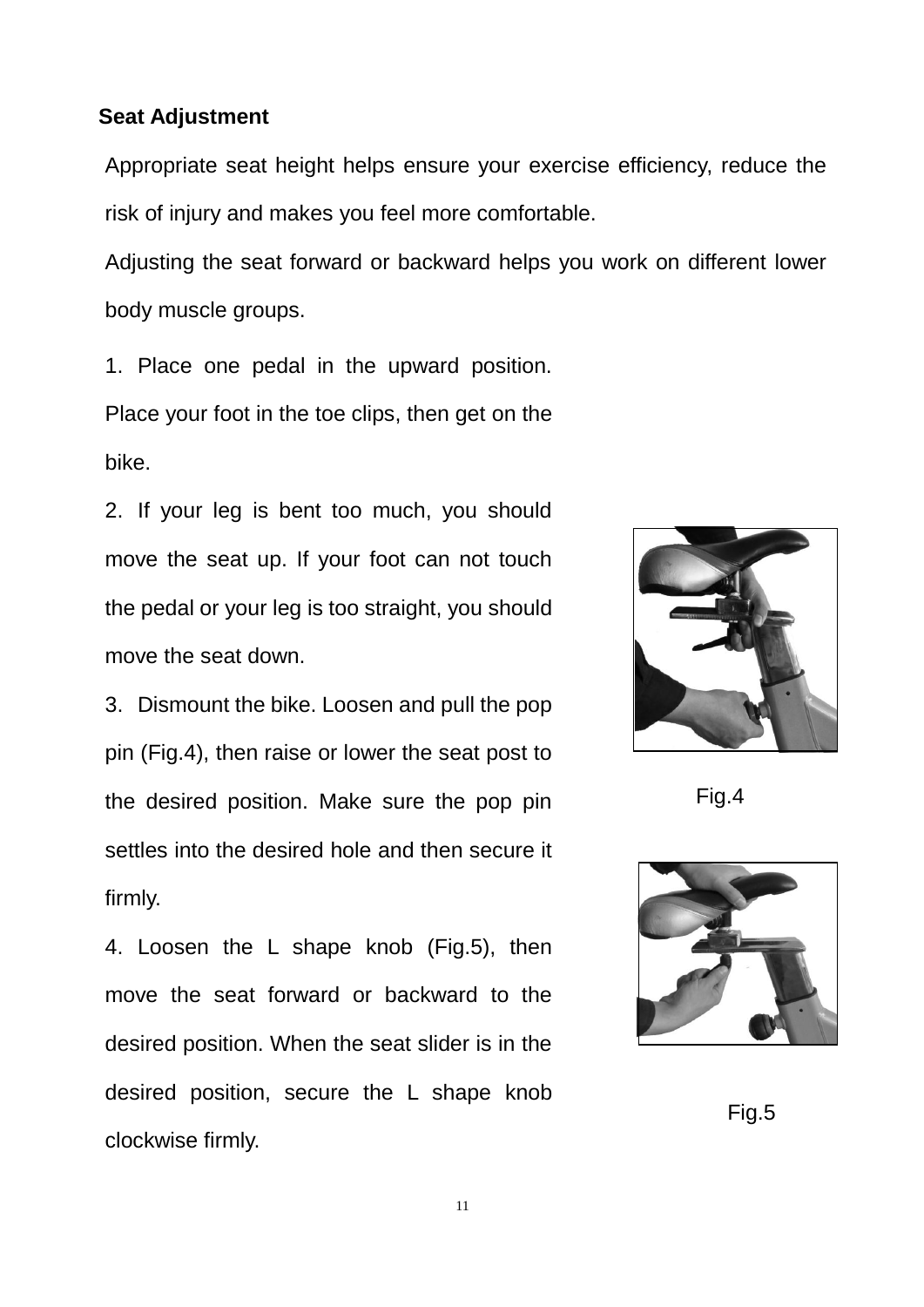#### **Handlebar Adjustment**

1. Loosen and pull the pop pin (Fig.6), then raise or lower the handlebar to the desired position for a more efficient & comfortable ride. Make sure the pop pin settles into the desired hole and then secure it firmly.

2. Loosen the L shape knob (Fig.7), then move the handlebar forward or backward to the desired position. When the handlebar is in the desired position, secure the L shape knob clockwise

#### **Important!**

1. If the L shape knob touches the tube when securing clockwise, please pull down the L shape knob and turn it counter-clockwise, then release it and secure it clockwise. Repeat it several times until you secure it firmly.

2. If the L shape knob touches the tube when releasing counter-clockwise, please pull down the L shape knob and turn it clockwise, then release it and secure it counter-clockwise. Repeat it several times until you can move the handles to desired



Fig.6



Fig.7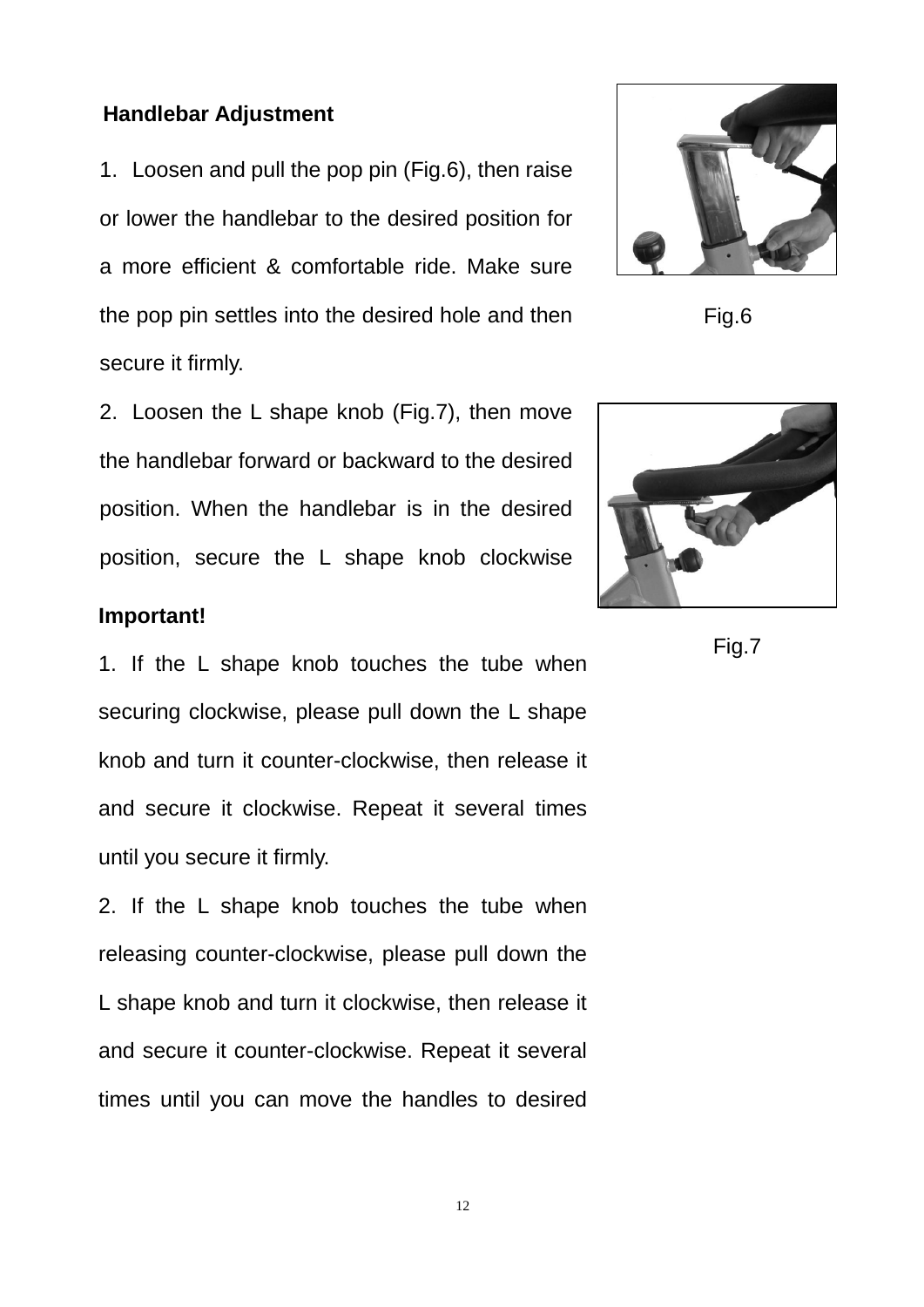#### **Pedal Strap Adjustment**

Place the ball of each foot in the toe clip until the front of the shoe fits snugly in the toe clip cage. Rotate one foot to within arm's reach, then pull up the strap until the toe clip cage fits the shoe snugly (Fig.8) and insert the strap back into the hoop of toe clip. Repeat for the other foot.



Fig.8

#### **Workout**

Once you are sitting comfortably, begin pedaling slowly, with your hands resting comfortably on the handlebar. After you feel secure, you can change seat positions, hand positions and resistance levels for added enjoyment and variety during your workout.

#### **Dismounting the bike**

You can stop the flywheel's motion abruptly by pushing down the tension knob (see page 11, figure 3). Also you can increase the resistance by turning the tension control knob clockwise until the flywheel stops, or pedal slower until you come to a complete stop.